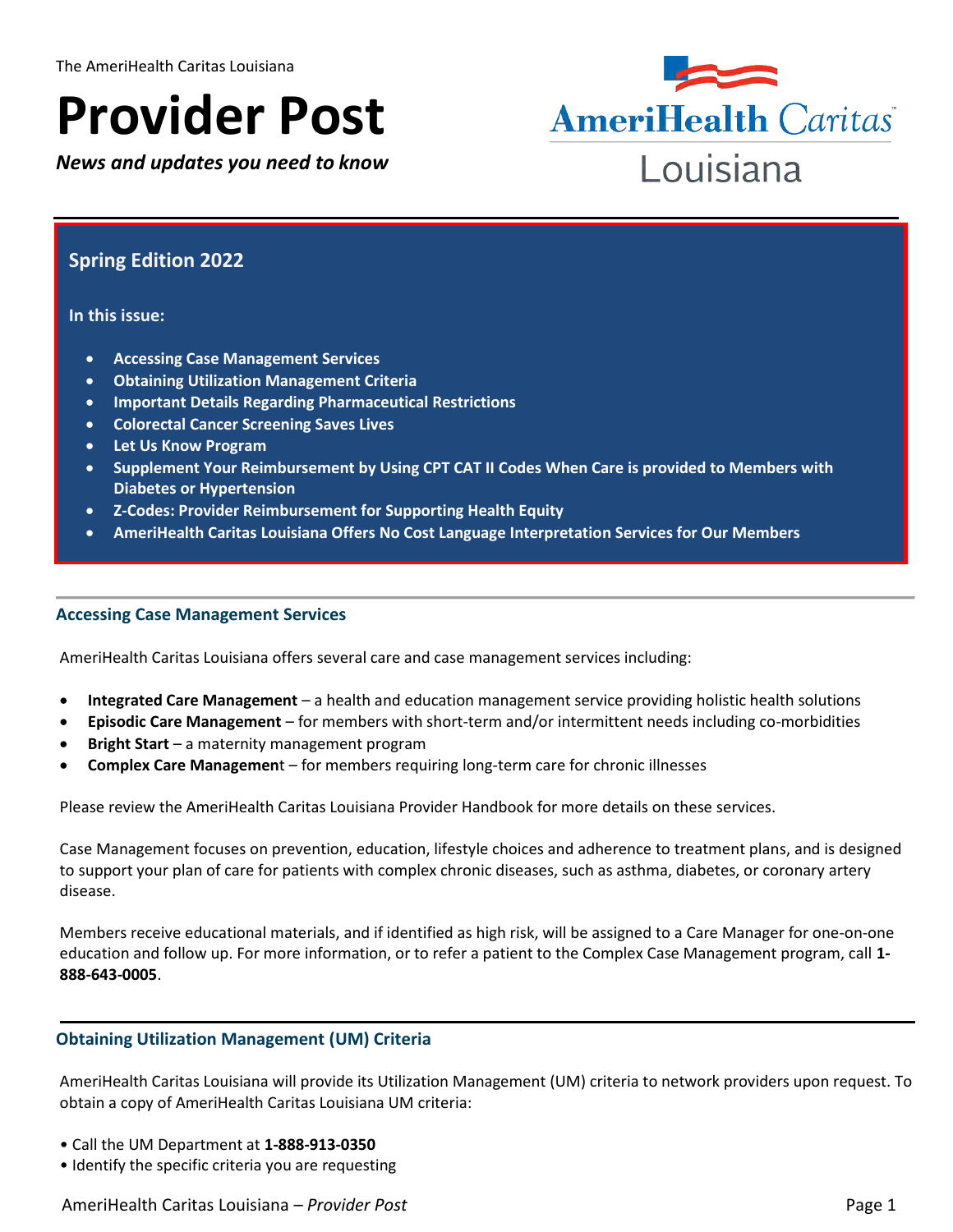• Provide a fax number or mailing address

You will receive a faxed copy of the requested criteria within 24 hours or written copy by mail within five business days of your request.

Providers may also request prior authorization requirements used to make a medical necessity determination by sending an email to: **HB424Request@amerihealthcaritas.com**. Prior authorization requirements will be furnished to the requesting provider within 24 hours of request.

Please remember that AmeriHealth Caritas Louisiana has Medical Directors and Physician Advisors who are available to address UM issues or answer your questions regarding decisions relating to Prior Authorization, DME, Home Health Care and Concurrent Review. To contact these resources call the Peer-to-Peer Hotline at: **1-866-935-0251**.

# **Important Details Regarding Pharmacy Updates**

Effective **April 1, 2022**, Louisiana Department of Health (LDH) made the following changes to the Single Preferred Drug List (PDL):

- A diagnosis code requirement was added to Azstarys™ (serdexmethylphenidate/dexmethylphenidate), Empaveli™ (pegcetacoplan), Invega Hafyera™ (paliperidone palmitate), and Lybalvi™ (olanzapine/samidorphan)
- Prescriptions for Azstarys™ will reject for therapeutic duplication if this medication is prescribed concurrently with another ADHD medication
- Prescriptions for Lybalvi™ will reject for therapeutic duplication if this medication is prescribed concurrently with another oral antipsychotic medication
- Prescriptions for Invega Hafyera™ will reject for therapeutic duplication if this medication is prescribed concurrently with another injectable antipsychotic medication
- Prescriptions for Opzelura™ (ruxolitinib) require claim history of one of the following medications in the past six months: Opzelura™, Topical corticosteroid or Topical calcineurin inhibitor
- Prescriptions for Azstarys™, Invega Hafyera™, and Lybalvi™ require a clinical authorization when prescribed for patients six years of age or younger
- Prescriptions for Rezurock™ (belumosudil), Qulipta™ (atogepant), and Skytrofa™ (lonapegsomatropin-tcgd) require clinical authorization
- Loreev XR™ (lorazepam) is not covered for patients 17 years of age or younger
- Prescriptions for Loreev XR™ will reject for therapeutic duplication if this medication is prescribed concurrently with another anxiolytic medication or for additive toxicity f prescribed with an opioid
- The maximum allowable daily dose for Nucynta® (tapentadol) is 700mg/day. The maximum allowable daily dose for Nucynta ER® (tapentadol ER) is 500mg/day.

Written notification of these changes was mailed on **February 14, 2022**.

The full list of medications requiring diagnosis codes can be found here: <http://www.ldh.la.gov/assets/HealthyLa/PDL/7.30.2020/Louisiana.Medicaid.ICD-10.Chart.docx>

Refer to<http://ldh.la.gov/assets/HealthyLa/Pharmacy/PDL.pdf> for the single PDL which is inclusive of the Louisiana Uniform Prescription Drug Prior Authorization form, medication list and applicable criteria.

# **Colorectal Cancer Screening Saves Lives**

Routine screening is the best way to prevent colorectal cancer, and helps find the disease at an early stage, when treatment works best. The American Cancer Society (ACS) now recommends that people at average risk of colorectal cancer begin regular screening at age 45. If you have patients that are 45-75 years old, you should recommend that they

AmeriHealth Caritas Louisiana – *Provider Post* Page 2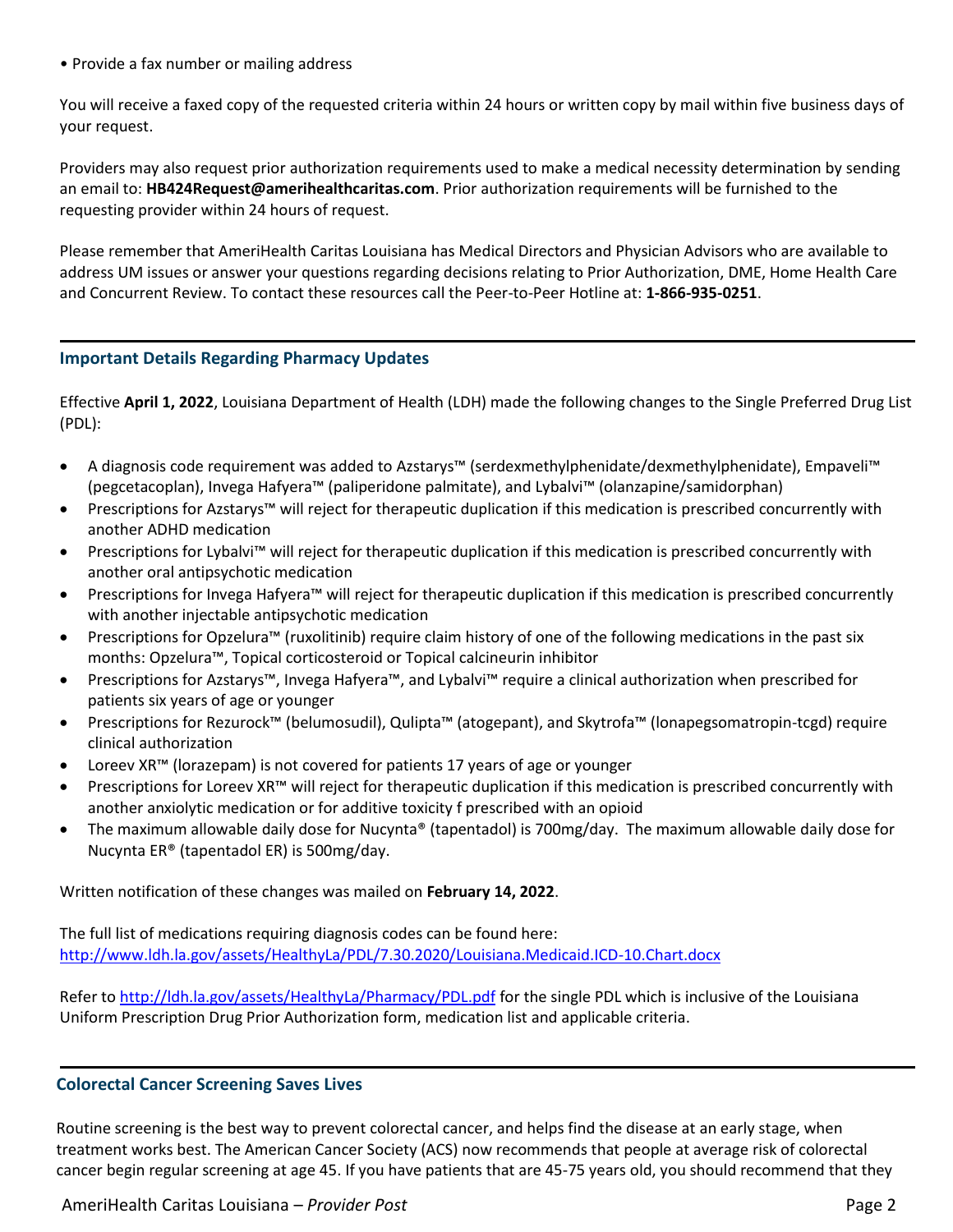get screened for colorectal cancer regularly.

Types of colorectal cancer screening tests**:**

- **Fecal Immunochemical Test (FIT) and/or Fecal Occult Blood Test (FOBT):** uses antibodies to detect blood in the stool. It is done once a year.
- **Flexible Sigmoidoscopy:** uses a short, thin, flexible, lighted tube into the rectum and lower third of the colon. It should be performed every 5 years.
- **Colonoscopy:** similar to flexible sigmoidoscopy except longer, thin, flexible, lighted tube into the rectum and entire colon. Colonoscopy should be performed every 10 years (for people who do not have increased risk of colorectal cancer).
- **CT Colonography:** uses x-rays and computers to produce images of the entire colon. This should be performed every 5 years.

Provider Resources**:**

- Colorectal cancer screening is part of the Quality Enhancement Program (QEP)
- *Gap in Care Reports*, *PCP Performance Report Cards* available in NaviNet
- HEDIS Documentation and Coding Guidelines available in NaviNet
- Electronic Data Exchange

## **Let Us Know Program**

#### **How may we assist you in the management of our members?**

AmeriHealth Caritas Louisiana is eager to partner with the provider community in the management of our members who may require a helping hand. We are here to help you engage members in their health care by offering the Let Us Know program. We have many support teams and tools available to assist in the identification, outreach, and education of our members, as well as clinical resources for providers in their care management.

There are three ways to let us know about chronically ill members:

- 1. Fax the Let Us Know [Member Intervention Request Form](https://www.amerihealthcaritasla.com/pdf/provider/resources/forms/member-intervention-request-form.pdf) to the Rapid Response and Outreach Team (RROT) at **1-866- 426-7309**.
- 2. Complete the Let Us Know [Member Intervention Request Form](https://www.amerihealthcaritasla.com/pdf/provider/resources/forms/member-intervention-request-form.pdf) and submit by emailing the form to [network@amerihealthcaritasla.com.](network@amerihealthcaritasla.com)
- 3. Refer your patient to care management by calling our Rapid Response and Outreach Team at **1-888-643-0005**.

# **Supplement Your Reimbursement by Using CPT CAT II Codes When Care is provided to Members with Diabetes or Hypertension**

As a reminder, AmeriHealth Caritas Louisiana requests that providers use CPT CAT II codes when care is provided to members with diabetes or hypertension. A supplemental reimbursement will be paid when the following services are rendered and billed in conjunction with a diagnosis of diabetes or hypertension:

| Description             | <b>CPT CAT II Codes</b>        | Supplemental  | Age Limit   | Frequency            |
|-------------------------|--------------------------------|---------------|-------------|----------------------|
|                         |                                | Reimbursement |             |                      |
| <b>Retinal Eye Exam</b> | 2022F, 2023F, 2024F, 2025F,    | \$10          | 18 and over | Once per year        |
| Results*                | 2026F, 2033F, 3072F            |               |             |                      |
| <b>HbA1c Results*</b>   | 3044F, 3046F, 3051F, 3052F     | \$10          | 18 and over | Once per 90 days     |
| <b>Blood Pressure</b>   | Systolic: 3074F, 3075F, 3077F  | \$5           | 18 and over | One pair per 90 days |
| <b>Results</b>          | Diastolic: 3078F, 3079F, 3080F |               |             |                      |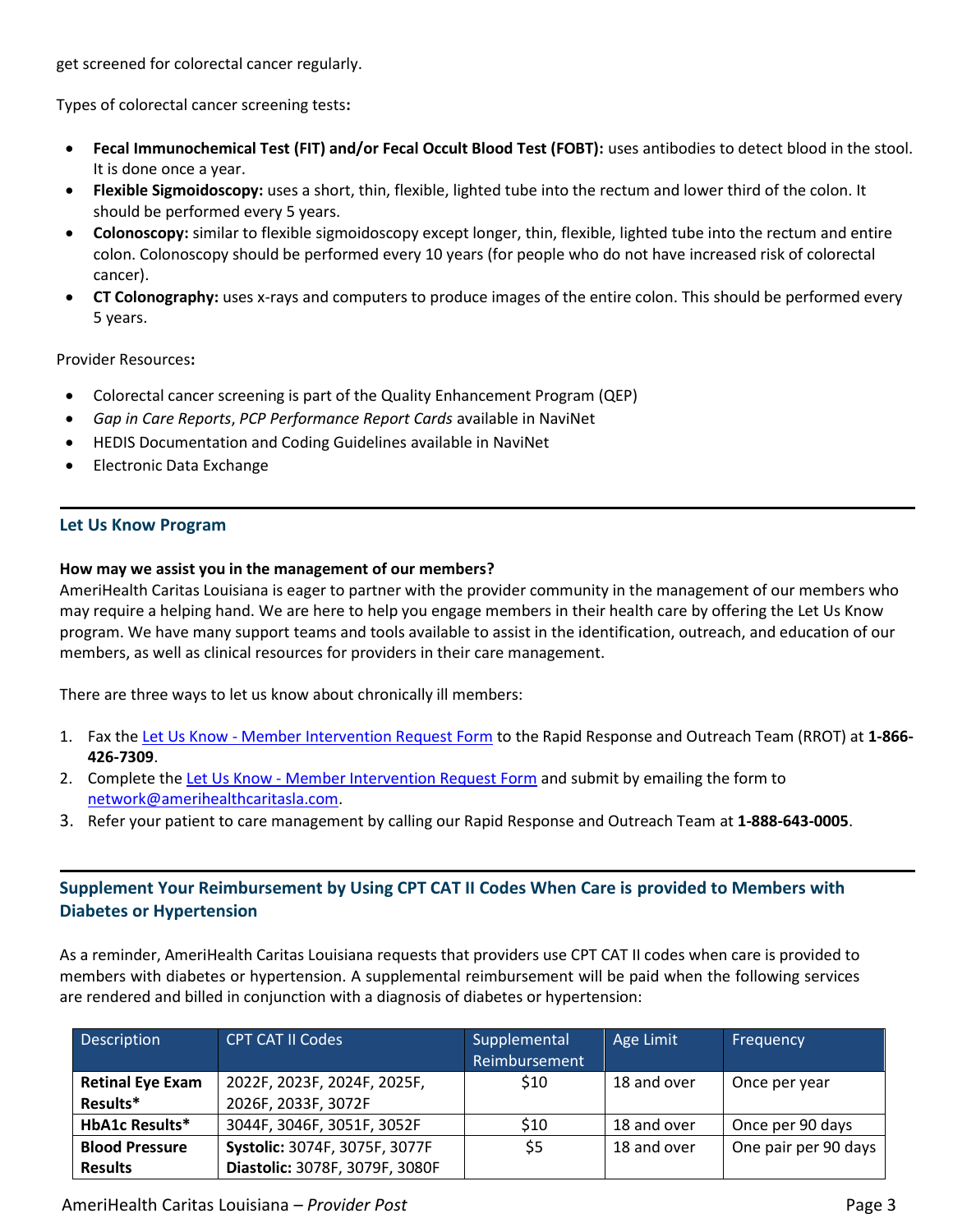When billing these codes, providers will need to enter a charge of \$5 or \$10 to receive the full supplemental reimbursement. Reimbursement will not exceed your billed charges.

#### **\*Note: Diabetes diagnosis required**.

#### **Z-Codes: Provider Reimbursement for Supporting Health Equity**

AmeriHealth Caritas Louisiana offers reimbursement to providers that help us address Social Determinants of Health (SDOH) for our members in need of support outside of medical care. SDOH are environmental conditions that affect where people are born, live, learn, work, play, age, and how they access medical care. When we address SDOH and alleviate issues that affect members' quality of life, barriers to care are reduced and health equity is enhanced.

We encourage providers to use our 'Let Us Know' form to collect SDOH information from our members and forward the completed forms to us for follow-up. The 'Let Us Know' form is available for download from our website and printable in English and Spanish.

Click the links below to access the forms or copy and paste the address into your web browser.

**ENGLISH**:<https://www.amerihealthcaritasla.com/pdf/provider/resources/forms/member-intervention-request-form.pdf>

**SPANISH**: [https://www.amerihealthcaritasla.com/pdf/provider/resources/forms/let-us-know-member-intervention](https://www.amerihealthcaritasla.com/pdf/provider/resources/forms/let-us-know-member-intervention-spanish.pdf)[spanish.pdf](https://www.amerihealthcaritasla.com/pdf/provider/resources/forms/let-us-know-member-intervention-spanish.pdf)

Any member of your care team can collect SDOH data during any patient encounter, including health risk assessments, case management, face-to-face interaction, and self-reporting during patient check in.

Please fax the completed form to our Rapid Response and Outreach Team at **1-866-426-7309**. If you need guidance on completing the 'Let Us Know' form, or to inquire about a submission, please call **1-888-643-0005**.

Th[e Centers for Medicare and Medicaid Services](https://www.cms.gov/medicare/icd-10/2022-icd-10-cm) (CMS) offers additional information on using Z-codes as well as tips on enhancing your own quality improvement initiatives. Access the CMS infographic on Z-codes by clicking the following link or pasting it into your browser: <https://www.cms.gov/files/document/zcodes-infographic.pdf>

# **AmeriHealth Caritas Louisiana Offers No Cost Language Interpretation Services for Our Members**

Members should be advised that interpretation services from AmeriHealth Caritas Louisiana are available at no cost. When a member uses AmeriHealth Caritas Louisiana interpretation services, the provider must sign, date and document the services provided in the medical record in a timely manner.

How to use our interpretation services:

- Inform the member of his or her right to no cost interpretation services.
- Make sure a phone is in the room or use a cell phone.
- Call Member Services at **1-888-756-0004**, 24 hours a day, 7 days a week, with the member ID number, and Member Services will connect you to the necessary interpreter.
- Conduct exam with interpreter over the phone.

#### Interpretation Tips:

AmeriHealth Caritas Louisiana – *Provider Post* Page 4 Speak directly to the patient, not the interpreter.